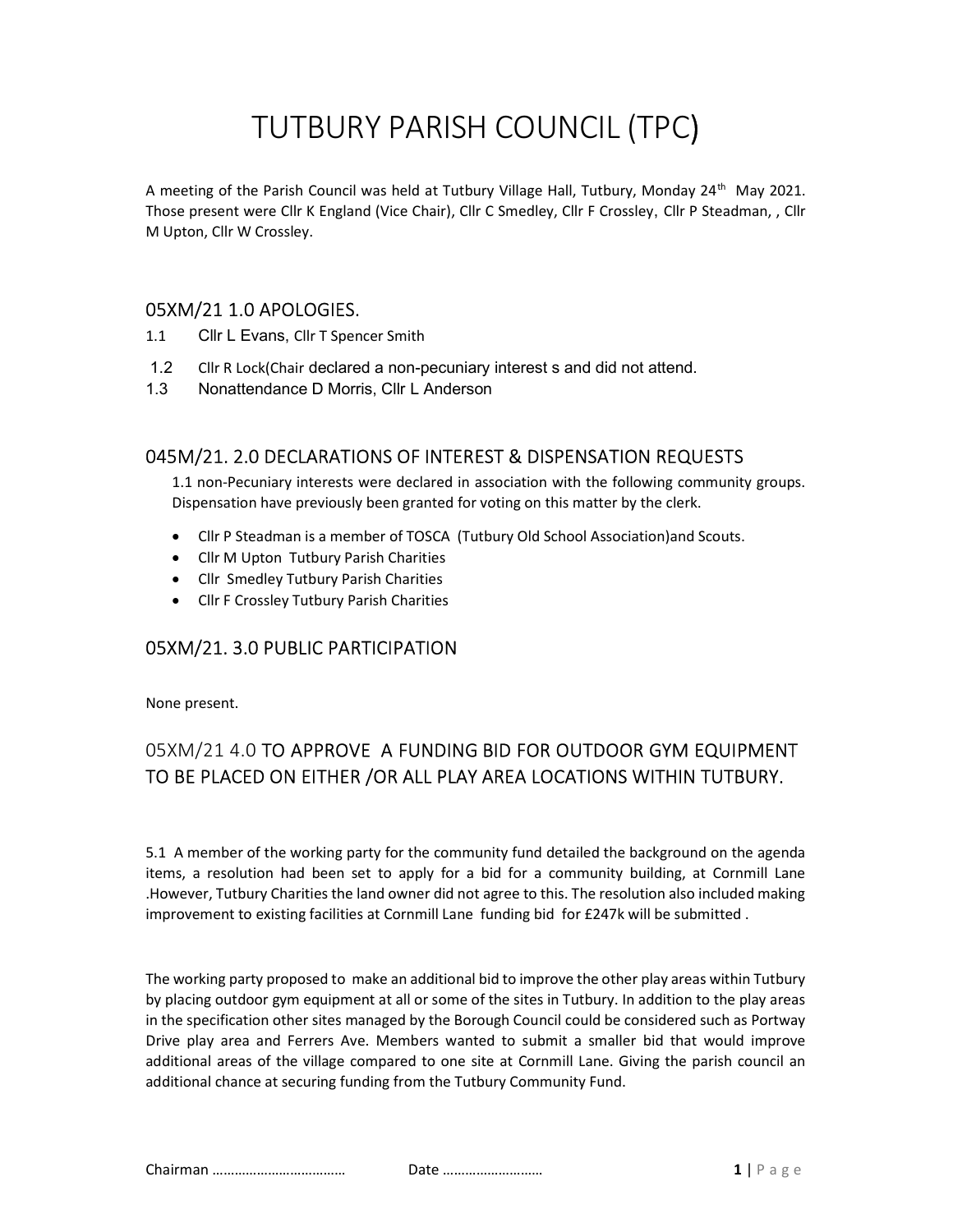5.2 The vice chair had distributed a specification to members that he had received quotes from several different suppliers, see Appendix. To place this equipment at Heritage Park next to the existing play area where the was paved access to the park. The approximate cost would be £14K

The approximate cost for equipment placed around the playing field at Ferrers Ave would be £9300

For equipment at Cornmill Lane would be approximately £16k Total for all equipment would be 40K payments could be staggered across 24 months

 5.3 A member raised concern that if the equipment were installed , there would be future inspection and maintenance costs required. The working party were aware of this, and this would be funded out of the precept.

 5.4 A member was concerned that this proposal was not part of an overall strategy for the parish council and that there was a lack of consultation with parishioners over what their requirements were. Feedback had been received from residents that other areas had these facilities and were being used, especially in lockdown when access o fitness equipment was not available.

The clerk confirmed that it would be better to have done a full consultation. However, the parish council had been aware of the grant money for over a year and did not resolve to submit a bid until the deadline was approaching and therefore not all permissions and consultations have taken place, but the funding bid would reflect that.

5.5 A question was raised about the short-term lease on the Ferrers avenue playing field. The bid would be subject to permission from the landowner , there is also a Borough Council play area at Ferrers Avenue in addition to the playing fields and one at Portway drive. The equipment was not permanent and could be moved if required.

5.6 Concern was raised whether Tutbury charities would allow permission for this type of equipment when they had refused a community building. A member said that play equipment had been placed in the land previously so would this set a precedent for future equipment? By submitting a second bid that was not limited to the Cornmill lane site under Tutbury charities land ownership would allow more chance of securing equipment and improving play areas across the village.

Cllr F Crossley declared an interest and left the meeting.

It was suggested that a future agenda item could be set to clarify the relationship between the parish council and Tutbury Charities where interest have to be declared.

A member stated that it would be more favourable that the equipment was placed at heritage park as the fund had been generated by the section 106 agreement from that housing development.

#### Resolution

Cllrs voted in favour to submit a funding bid for outdoor gym/play equipment to be placed on some/or all play area locations within Tutbury.

Chairman ……………………………… Date ……………………… 2 | P a g e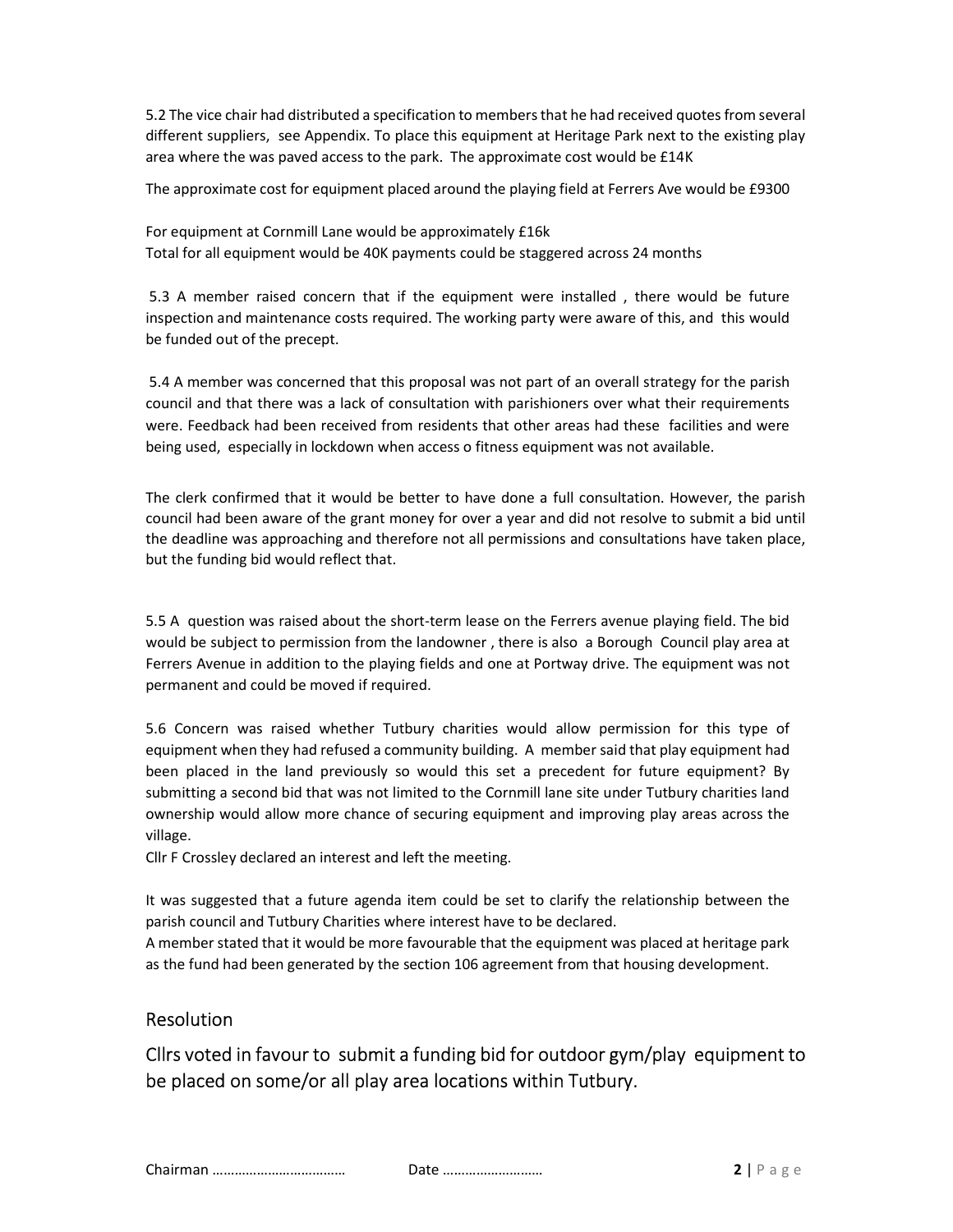## 05XM/21 5.0 TO DISCUSS AND IF APPROPRIATE APPROVE ALLOCATION OF EARMARKED RESERVES FOR PLAYING FIELDS EQUIPMENT

## TUTBURY COMMUNITY FUND

5.1 the clerks outlined that the earmarked reserves fund had been set in the previous financial year was £2500 for playing field equipment and 4000 to support a bid for the community fund,

#### Resolution

.Cllrs resolved to allocate these funds to the funding bids proposal submitted.

## 05XM/21 6.0 ITEMS FOR THE NEXT AGENDA

6.1

- Budget
- Planning policies for conservation area and climate emergency

## 05XM/21 7.0 . DATE OF NEXT MEETING.

# 21ST JUNE

Meeting ended at 8.45pm